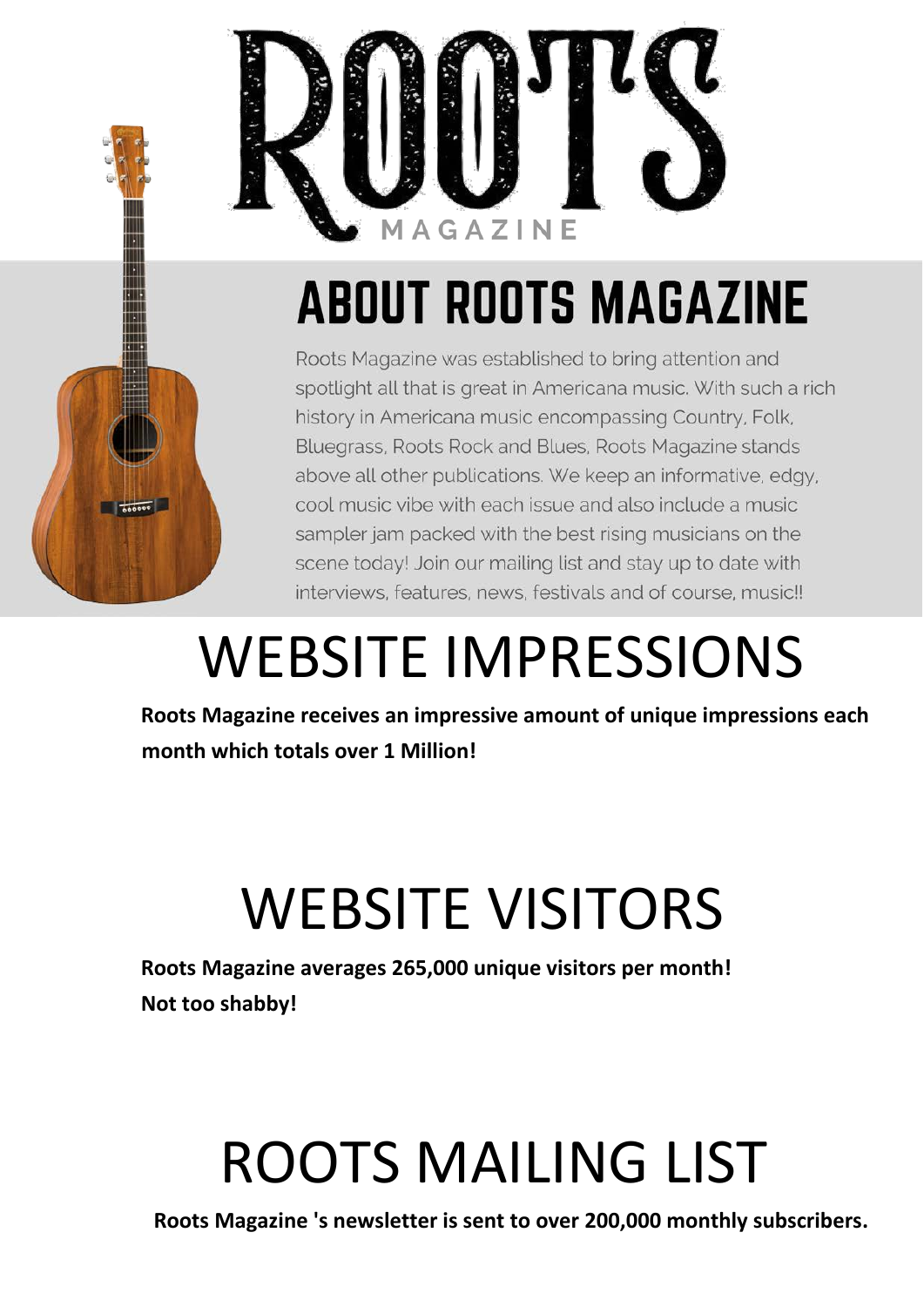

#### **Weekly Advertising Prices**

Small Block - \$200.00

Promote your ad in a terrific small block advertisement. Ideal for someone looking to promote a little something without breaking the bank

Large Block - \$269.00

Looking to make a bigger impact on your audience? Try our large block advertisement option. You won't be disappointed.

Vertical Leaderboard - \$335.00

Ready to take on your ad with a stylish and very visible advertisement? Our leaderboard will do the trick!

Horizontal Leaderboard - \$369.00

You say that there is something that should stand out above all the rest? Our horizontal leaderboard makes people take notice among all others!

> **ROOTS MAG AZINE, LLC SALES@ROOTSMUSICMAGAZINE.COM • WWW.ROOTSMUSICMAGAZINE.COM**